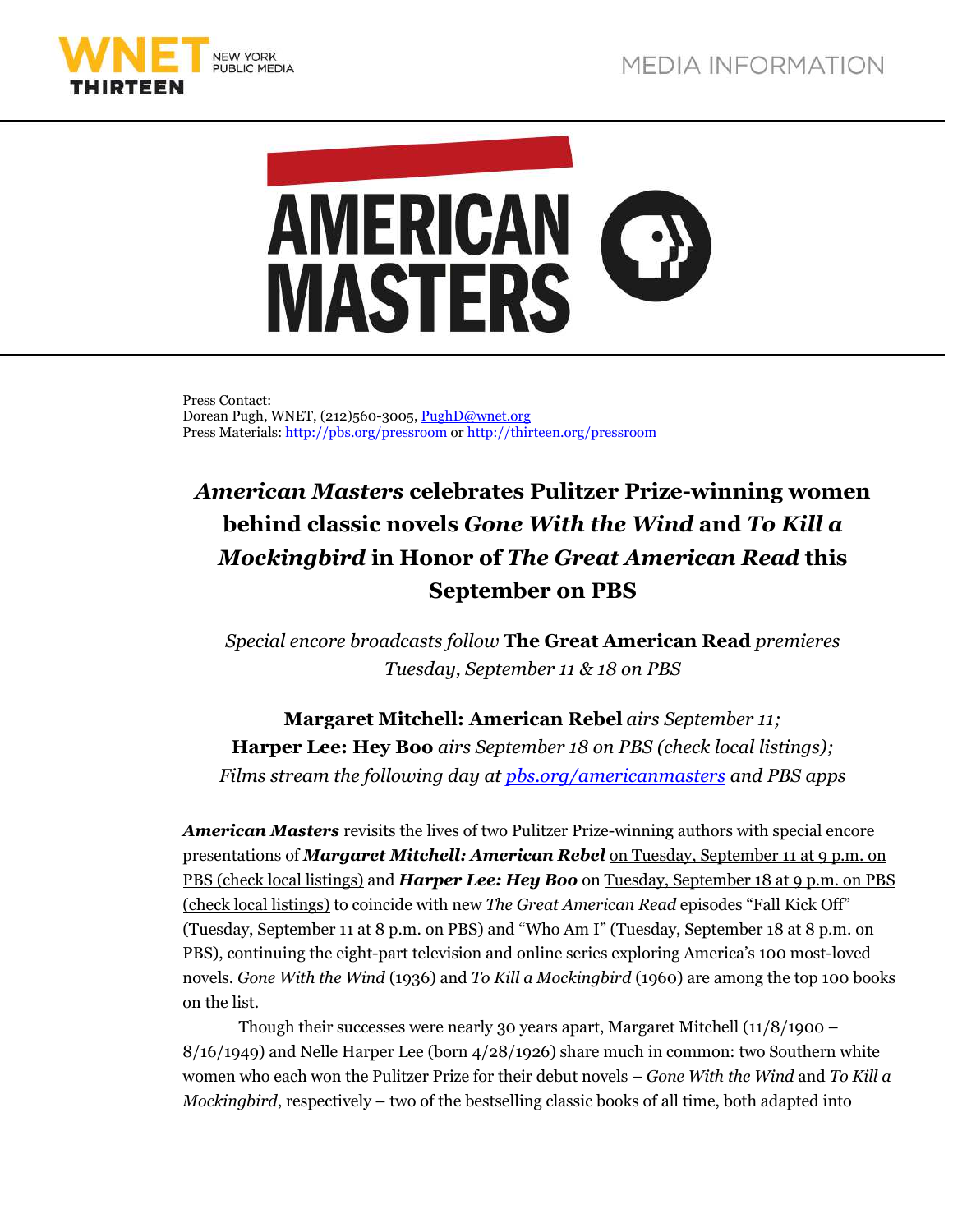timeless, Oscar®-winning films. Both women were ahead of their time, challenging the social order and making a cultural impact with their books that still resonates today.

 *Margaret Mitchell: American Rebel* engages leading historians, biographers and personal friends to reveal a complex woman who experienced profound identity shifts during her life and struggled with the two great issues of her day: the changing role of women and the liberation of African Americans. A charismatic force until a tragic accident lead to her death at age 48, Mitchell rebelled against the stifling social restrictions placed on women: as an unconventional tomboy, a defiant debutante, a brazen flapper, one of Georgia's first female newspaper reporters, and, later, as a philanthropist who risked her life to fund African American education. Emmy®-winning executive producer/writer Pamela Roberts uses reenactments based on Mitchell's personal letters and journals to show how her upbringing and romantic relationships influenced the creation of *Gone With the Wind*. The film also explores Scarlett and Rhett's place as two of the world's greatest lovers and the public's initial reception to the book and David O. Selznick's 1939 epic film – from racial lightning rod to model for survival. 2012 marks the 75th anniversary of Mitchell's Pulitzer Prize win for the only book published during her lifetime and *Gone With the Wind*'s lasting popularity seems permanently etched in the American cultural landscape.

*Harper Lee: Hey, Boo* illuminates the phenomenon behind Lee's beloved novel, *To Kill a Mockingbird*, and the 1962 film adaptation. Offering an unprecedented look into Lee's mysterious life, Emmy®-winning filmmaker Mary McDonagh Murphy (author of *Scout, Atticus & Boo: A Celebration of To Kill a Mockingbird*) interviews Lee's friends and family, including her centenarian sister Alice, who share intimate recollections, anecdotes and biographical details for the first time: her rise from small-town Alabama girl to famous author, her tumultuous friendship with Truman Capote, and the origin of her most memorable characters: Atticus Finch, his daughter Scout, her friend Dill, and Boo Radley. The documentary also explores the context and history of the novel's Deep South setting and the social changes it inspired after publication and through the film starring Gregory Peck. Tom Brokaw, Rosanne Cash, Anna Quindlen, Scott Turow, Oprah Winfrey, and others reflect on the novel's power, influence, popularity, and the ways it has shaped their lives. Lee gave her last interview in 1964 and receded from the limelight. This special encore broadcast will be of the 2015 updated version of the documentary, featuring an in-depth look at Lee's final novel *Go Set a Watchman*, which was written in 1957 and published in 2015.

*Margaret Mitchell: American Rebel* is a GPB production in association with THIRTEEN's *American Masters* for WNET. Pamela Roberts is executive producer and writer. Kathy White is director of reenactments. Charlene Fisk is co-producer and editor. Kevan Ward is director of photography. Funding is provided by The Ray M. and Mary Elizabeth Lee Foundation. Original funding provided by the National Endowment for the Arts, Rolf and Elizabeth Rosenthal, Michael & Helen Schaffer Foundation, Jack Rudin and public television viewers.

*Harper Lee: Hey, Boo* is a production of Mary Murphy & Company, LLC. Mary McDonagh Murphy is producer, writer and director. Rich White is director of photography.